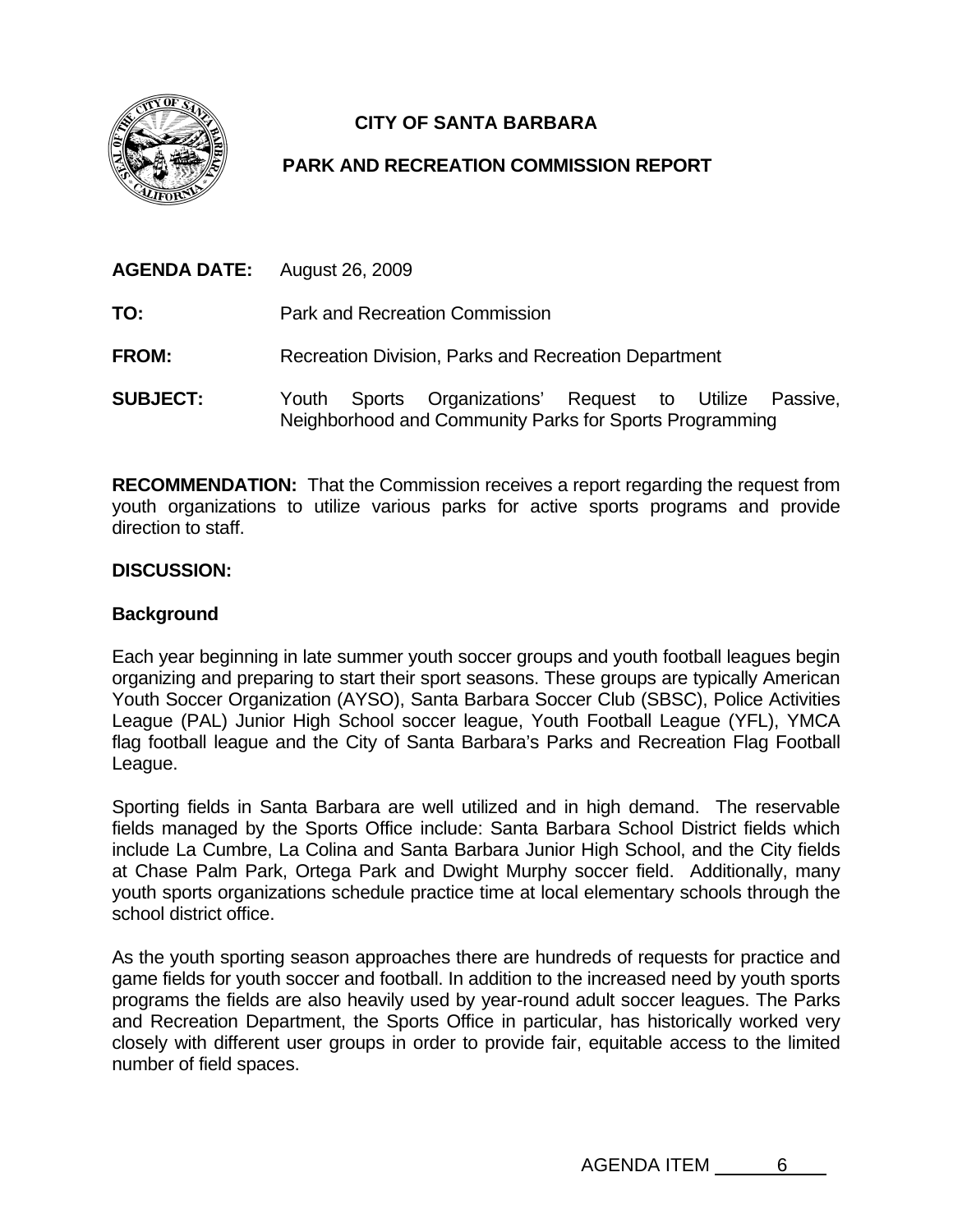Park and Recreation Commission Report Youth Sports Organizations' Request to Utilize Passive Parks for Sports Programming August 26, 2009 Page 2

Over the years some youth and adult soccer organizations have had a history of using City parks on a drop in basis for practices instead of paying a rental fee to utilize City sports fields. While youth sports practices are not prohibited in parks by the Municipal code per se, they are prohibited

> *"when such activity unreasonably interrupts the normal use of that facility or creates any unreasonable risk of harm or danger to any person, or will likely cause damage to any personal or public property on or in any City park or beach." (MC 15.16.220)*

The Department has discouraged this use in past years due to overuse of certain park turf areas and conflicts with and complaints by other park users. Adult soccer is prohibited in certain parks as a result.

#### **Request and Potential Solution**

AYSO has communicated the need for their organization to schedule practices at as many parks and athletic fields as possible considering the thousands of youth players looking for places to play. After a meeting with representatives from the organization, Department staff has agreed to reconsider allowing youth sports organizations to practice at some designated neighborhood and community parks this fall. Passive Parks would remain offlimits to organized team practices. No fee would be collected, no permit would be required, no practice area would be identified and park use would be first come, first served basis. AYSO has agreed to limit the number of teams practicing in any given park and limit those teams to the youngest of players (8 years and under) to help prevent extensive damage to park turf with overuse. This program would be done on a trial basis this fall and would be reviewed in January 2010.

Staff has determined that the following list of neighborhood and community parks would be most appropriate for drop-in youth sports practices this fall.

#### *Neighborhood Parks*

Neighborhood parks are small parks that serve a limited geographical area and local population. These parks would be available for youth sports practices.

Bohnett Eastside Neighborhood Escondido La Mesa Los Robles Plaza Vera Cruz **Stevens Willowglen** Pilgrim Terrace